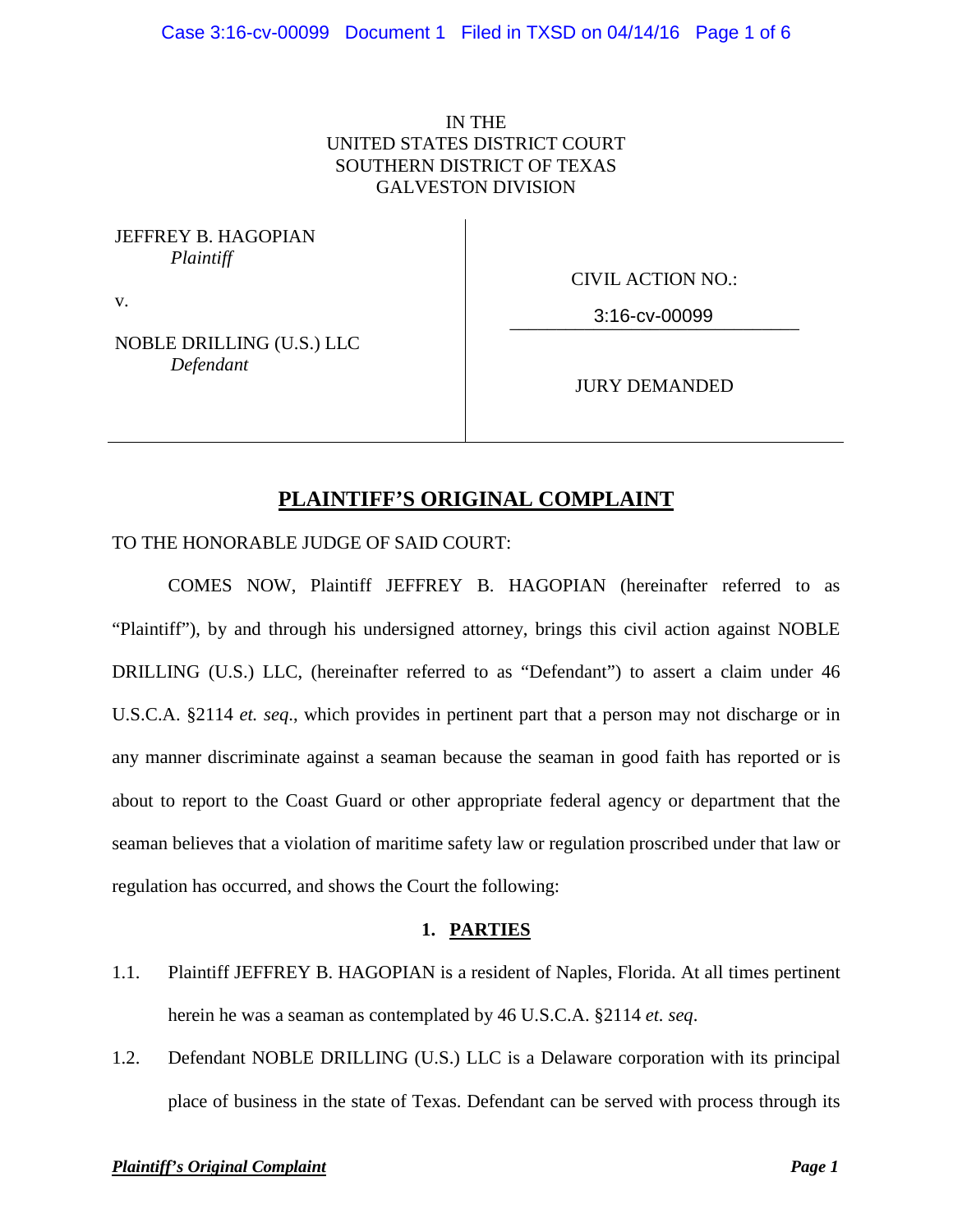### Case 3:16-cv-00099 Document 1 Filed in TXSD on 04/14/16 Page 2 of 6

registered agent, CT Corporation System, 1999 Bryan Street, Suite 900, Dallas, Texas 75201-3136.

### **2. JURISDICTION AND VENUE**

- 2.1. The Court has subject matter jurisdiction over this case based on federal question jurisdiction, under 28 U.S.C. §1331 and 29 U.S.C. §216(b).
- 2.2. Venue is proper in the Southern District of Texas Galveston Division pursuant to the admiralty and maritime laws of the United States, Fed. R. Civ. P. Rule 82.

# **3. EXHAUSTION OF ADMINISTRATIVE REMEDIES**

3.1. Plaintiff has exhausted his administrative remedies in accordance with 46 USC § 2114, Seaman's Protection Act, because 210 days has passed since the filing of Plaintiff's complaint with the Department of Labor, the Secretary has not issued a final decision within that time, and the delay is not due to the Plaintiff's bad faith. 49 U.S.C. §31105(c).

# **4. FACTUAL AND LEGAL BACKGROUND**

- 4.1. Plaintiff, a United States Coast Guard Unlimited Tonnage Captain, began his employment with Defendant in April 2009 as the Chief Mate on a vessel known as the "Danny Adkins." In March 2010 he was promoted to be the Captain of the "Danny Adkins" and remained in that position until his termination on March 31, 2015.
- 4.2. The "Danny Adkins" is considered by Defendant to be the "flagship" of its fleet and under Plaintiff's command, had been contracted to the Shell Oil Corporation until September 2014, to the contentment of Shell. The "Danny Adkins" was a top-preforming rig and Plaintiff consistently received evaluations that were above standard on what was regarded as the best performing and safest drilling rig in Defendant's fleet.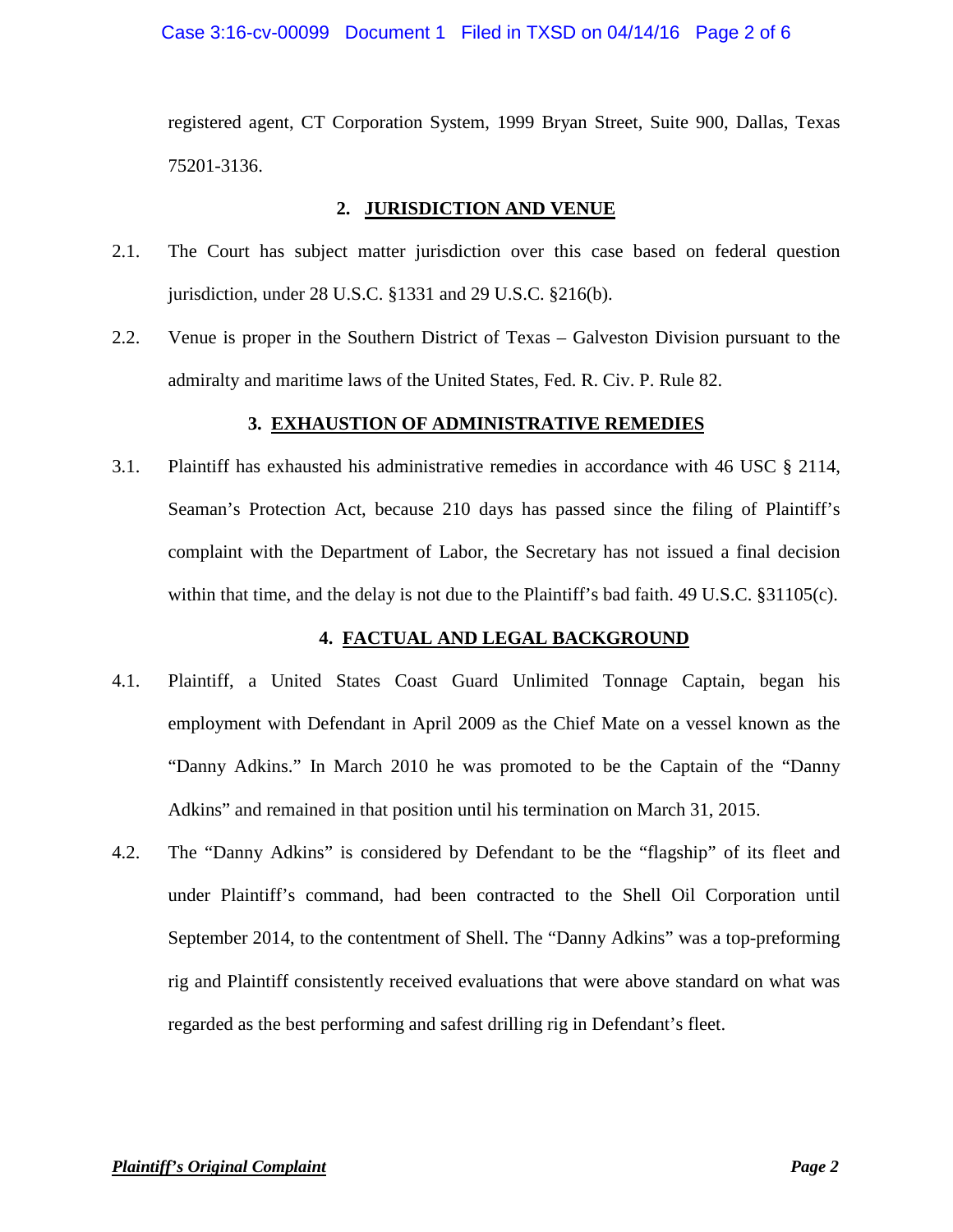#### Case 3:16-cv-00099 Document 1 Filed in TXSD on 04/14/16 Page 3 of 6

- 4.3. The "Danny Adkins" also had another Captain in place, given that a typical shift tour would consist of 21 days on duty followed by 21 days off duty. Consequentially, when one Captain was on the vessel, the other was off. The other Captain on the "Danny Adkins" was named Dan Askins who had previously served as a Chief Mate under Plaintiff who was instrumental and an advocate in Askins being promoted to Captain.
- 4.4. Both Plaintiff and Askins reported to Noble's Drilling Superintendent, John Hawkins.
- 4.5. On February 10, 2015, the United States Coast Guard came to the "Danny Adkins" for a scheduled inspection. The "Danny Adkins" has four life boats on board as well as one "fast rescue craft." The fast rescue craft is launched through a process known as a gravity davit which is a metal arm counterweight that is lifted up and then disengages the brake which allows the boat to descend. Three days prior to the Coast Guard inspection, it was discovered that the davit was not working properly. Plaintiff was not on the vessel at the time this was discovered.
- 4.6. Under 46 USC, 33 CFR § 3315, the proper protocol in this situation would be to have a meeting before the inspection and to be candid and up front with the Coast Guard, advising them of the problem and advise that it was under control and being fixed. Section 3315 requires an individual holding a license issued by the Coast Guard to assist in inspection authorities and to make defects and imperfections known to those authorities.
- 4.7. Plaintiff discovered that the failure of the davit upset Askins to the point that he attempted to get his Chief Mate to lie to the Coast Guard about the effect of the problem. The davit was manipulated to temporarily work so that it would not raise a flag to the Coast Guard. The Chief Mate refused to lie, for several reasons; one being that the Coast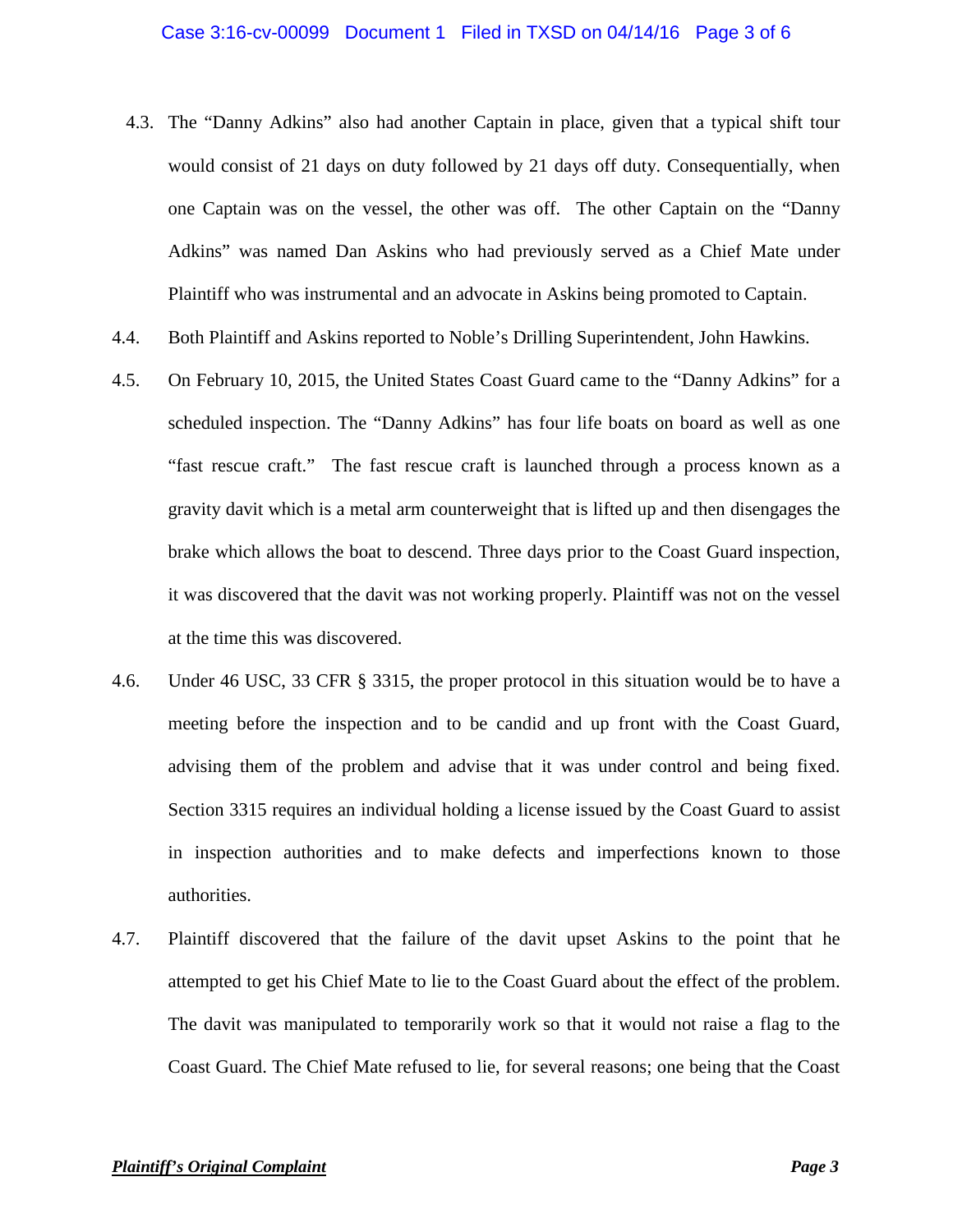#### Case 3:16-cv-00099 Document 1 Filed in TXSD on 04/14/16 Page 4 of 6

Guard's inspection team would notice the temporary fix. The Coast Guard did, in fact, notice that the davit was not operating properly and subsequently wrote this up as a "work-list" item.

- 4.8. Askins reported to Hawkins that the malady was due to operator error, blaming it on the Chief Mate. He then tried to point the finger at Plaintiffs crew contending that they did not do the requisite inspections. He also suggested to Hawkins that they needed to change crews around because things were "not getting done." Askins also suggested that he and Plaintiff change crews and was able to get Hawkins to agree to in, all in an effort to disguise the true reason for the incident with the Coast Guard.
- 4.9. After Plaintiff learned from the Chief Mate that Askins wanted him to lie to the Coast Guard and that the Chief Mate refused, Plaintiff placed a call to Defendant's Alternate Designated Person Ashore ("ADPA"). The DPA/ADPA is used in situations where an employee wants to report safety concerns so they can be handled neutrally. The DPA/ADPA process is mandated by the International Maritime Organization ISM Code / Safety Management System. The DPA/ADPA is the link between the vessels and the shore-based management. Plaintiff was able to confirm that his report was accepted by the DPA/ADPA. Plaintiff received email confirmation of this from the ADPA. ISM Compliance is required by law and without a compliant ISM Code Safety Management System the vessel cannot operate. In addition, Plaintiff also learned from the Chief Mate that there was a false entry in the vessels deck log book on January 29, 2015 pertaining to the "launching and maneuvering" of all four lifeboats. In Plaintiff's same report to the ADPA, the false entry of the "launching and maneuvering" of the lifeboats was also conveyed. This was a knowing and deliberate action to falsify the inspection of lifesaving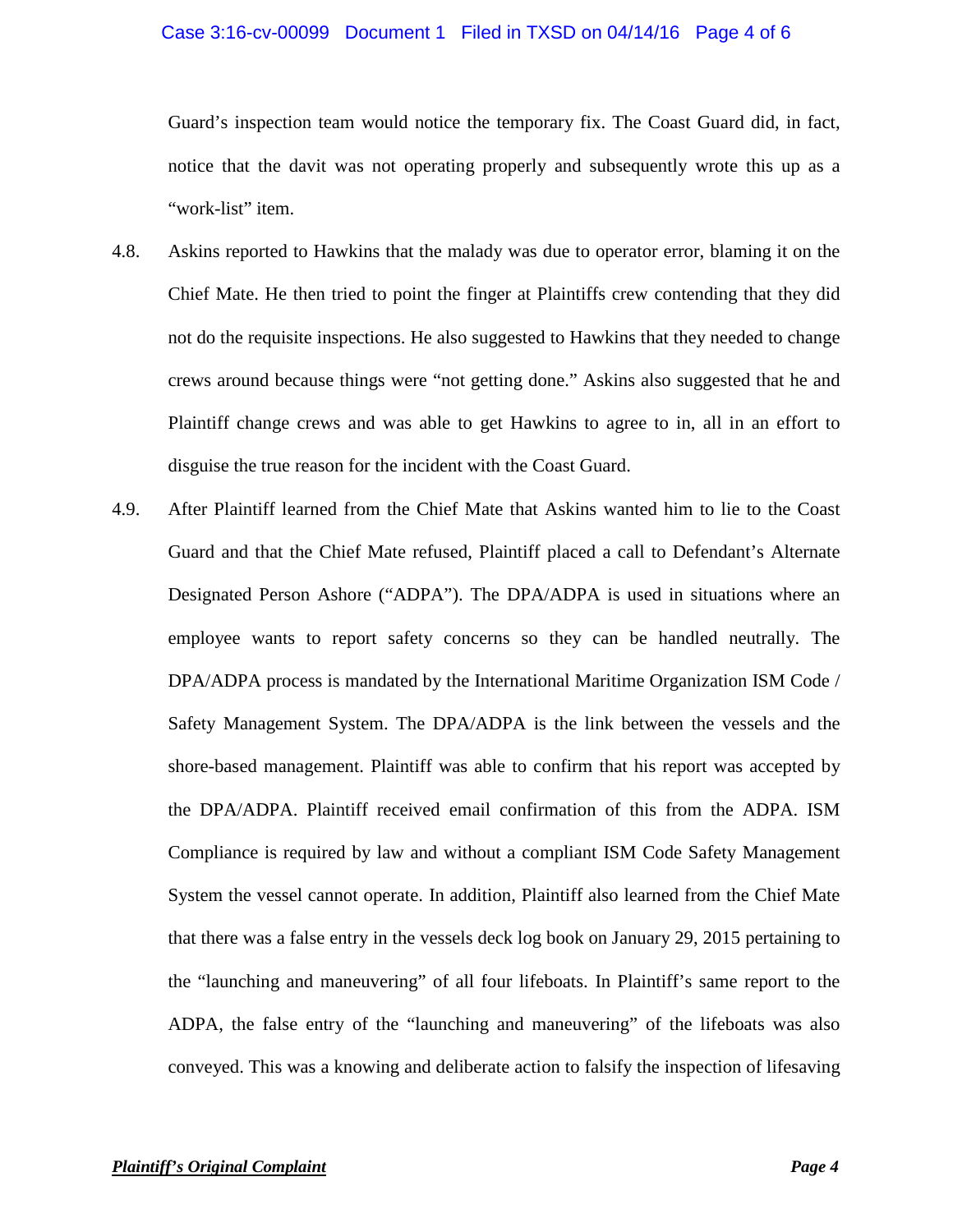#### Case 3:16-cv-00099 Document 1 Filed in TXSD on 04/14/16 Page 5 of 6

equipment. Making false log book entries is a violation of 18 USC, Section 1001. The DPA's subsequent investigation into the "launching and maneuvering" of the lifeboats concluded that this was, in fact, a false entry and that all four lifeboats were not "launched and maneuvered" as was reported in the vessels log book. Lastly, email correspondence of February 9th and 10th, 2015 between Drilling Superintendent John Hawkins and Captain Dan Askins showed a "knowing and willful" intent to not be forthright with the Coast Guard during their above mentioned inspection of February 10, 2015. This intent was suggested to Captain Dan Askins from the Alternate Designated Person Ashore (ADPA).

4.10. Plaintiff attended a class at Defendant's training center the following week. He contemporaneously sent an e-mail to Defendant's Human Resources department requesting a face to face meeting. On March 26, 2015 Plaintiff attended a meeting with Greg Broussard, Joe Knight and Priscela Heistad, wherein he spelled out the entire situation regarding the attempts to lie to the United States Coast Guard. On March 31, 2015, Plaintiff's employment was terminated via telephone and shortly thereafter his internal e-mail of April 2, 2015 was ordered deleted from all rig's computers and his personal e-mail access was blocked from Defendant's server.

#### **5. JURY DEMAND**

5.1. Plaintiffs demand a jury trial.

# **6. DAMAGES AND PRAYER**

- 6.1. Plaintiff asks that the Court issue citation for Defendant to appear and answer, and that Plaintiff be awarded a judgment against Defendant for the following:
	- a. Actual damages consistent with 46 U.S.C.A. § 2114 *et. seq*.;